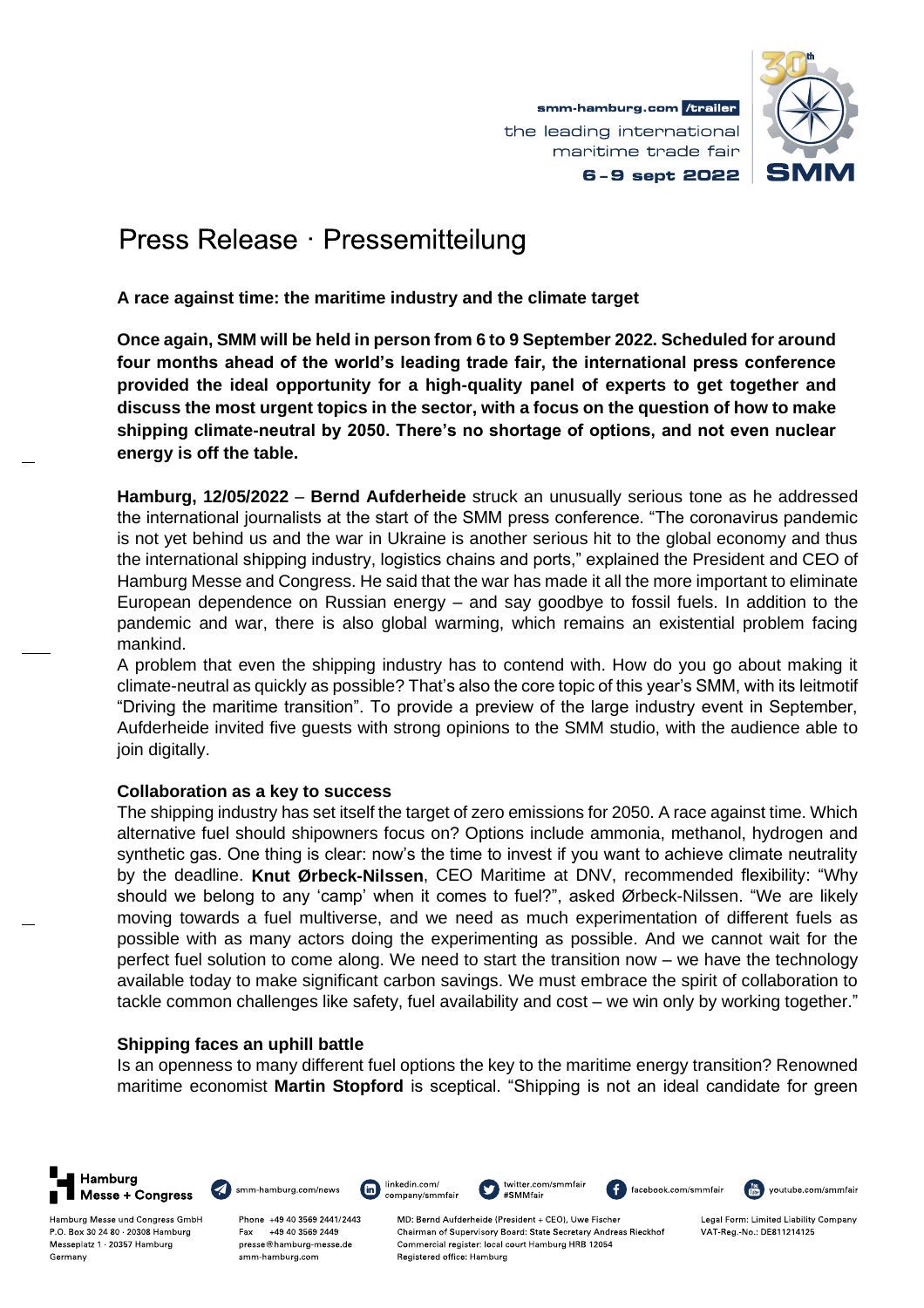

fuels," said Stopford, according to whom all of the alternatives are less efficient than fuel oil and yet more expensive. He's doubtful that the capacities will suffice. "It is unlikely that the industry will be able to get its hands on that much green fuel in the coming decade. In 2020, just 13 per cent of electricity was generated from non-carbon fuels."

He predicted more potential for "retrofitting packages", which are complete solutions that significantly increase ship efficiency. "To sustainably retrofit the world fleet of 100,000 ships – that's a huge task!" said Stopford. In some trades the economics of nuclear power are starting to be taken seriously, given the cost and limitations of conventional green fuels.

#### **Winners and losers**

Whichever fuel ultimately wins out, shipbuilders and suppliers have the expertise to provide the appropriate drive technology. **René Berkvens**, Chair of the SEA Europe industry association and former CEO of the Damen Group, called upon the entire European shipping industry to demonstrate more commitment and use fuel-saving technologies and alternative fuels when building new ships and retrofitting existing ones.

In the industry, it's said that shipowners – more than anyone else – tend to demonstrate restraint when it comes to purchasing. **Nikolaus H. Schües,** designated President of BIMCO and CEO of the F. Laeisz shipping company, disagreed: "We are not being overcautious, we are acting sensibly. Given in the current technical uncertainty it is rational to be selective about investments." However, Schües emphasised: "We want to make the industry greener, because we are convinced that this is the right way." Many shipping companies, however, currently lack the financial leeway to do so: "At the moment, it is mainly the large container shipping companies that are benefiting." Some owners are still suffering from the consequences of the years-long crisis. "But no matter how expensive the transition will be  $-$  it will be more expensive for society not to go that path", said Schües.

There are also winners and losers among the shipbuilders: "Order books around the world are full – but that's primarily due to the Asian shipyards, which are building container ships and LNG tankers", said Berkvens. Highly specialized shipyards and suppliers in Europe are now pinning their hopes on a comeback in the cruise ship market, business with renewable energies in the offshore segment, and the willingness of shipowners to invest in new technologies.

#### **Back to the roots**

**Cristina Aleixendri,** COO of bound4blue, has her finger on the pulse. "The industry is too focused on green fuels. But there are other sustainable propulsion solutions. Wind as an energy source is freely available - why not take advantage of that?" said Aleixendri. With the automated suction sails of her Spanish start-up, ships could already save 30 to 40 per cent fuel today. For its sustainable commitment, bound4blue is funded by the European Innovation Council. Shipowner Schües in particular is enthusiastic about this approach: "There's nothing more natural than creating forward movement with wind." His dream: transporting green ammonia with sail propulsion. For the shipping company, this would be a return to its roots: F. Laeisz made a name for itself over 100 years ago with the Flying P liners. Wind power could thus become an important component of the energy